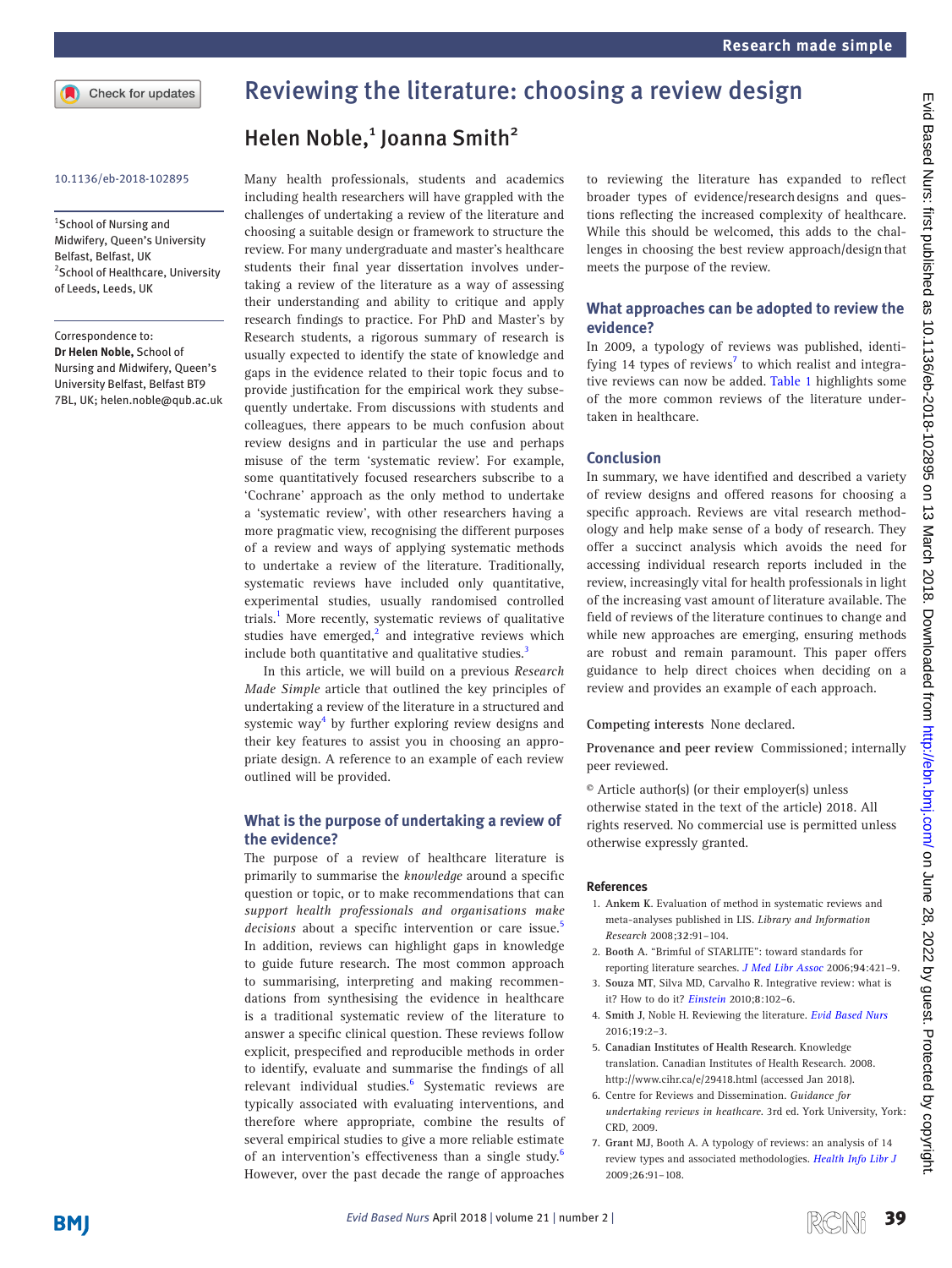<span id="page-1-0"></span>

| Table 1                                    | Key features of the common types of healthcare review                                                                                                                                                                                                                                                                                                                                                                                                                                                                                                                                                                                                                                                                                                                                                                                                                                                                                                                                                                                                                                                                                                                |  |
|--------------------------------------------|----------------------------------------------------------------------------------------------------------------------------------------------------------------------------------------------------------------------------------------------------------------------------------------------------------------------------------------------------------------------------------------------------------------------------------------------------------------------------------------------------------------------------------------------------------------------------------------------------------------------------------------------------------------------------------------------------------------------------------------------------------------------------------------------------------------------------------------------------------------------------------------------------------------------------------------------------------------------------------------------------------------------------------------------------------------------------------------------------------------------------------------------------------------------|--|
| Type of review                             | <b>Key features</b>                                                                                                                                                                                                                                                                                                                                                                                                                                                                                                                                                                                                                                                                                                                                                                                                                                                                                                                                                                                                                                                                                                                                                  |  |
| Systematic<br>review <sup>6</sup>          | Evaluates and summarises the findings of all relevant individual studies, and if appropriate, combines the<br>results of several studies to provide more reliable results.<br>The 'gold standard' of reviews because the review is based on explicit, prespecified and reproducible methods<br>used to systematically search all sources of evidence and critically appraise, summarise and synthesise<br>research findings to address a highly focused clinical question.<br>Funded reviews typically involve a team of reviewers, and are often registered with a review centre such as the<br>Cochrane Collaboration (http://www.cochrane.org), the Joanna Briggs Institute (http://www.joannabriggs.<br>edu.au/about/home.php) and the Evidence for Policy and Practice Information and Co-ordinating Centre (EPPI-<br>Centre) (http://eppi.ioe.ac.uk/cms/) and advisory support will be available.<br>Example:<br>Bariatric surgery: a systematic review and meta-analysis. https://jamanetwork.com/journals/jama/article-ab<br>stract/199587?redirect=true <sup>8</sup>                                                                                        |  |
| Rapid evidence<br>assessment <sup>6</sup>  | Summarises and synthesises research findings within the constraints of time and resources. The review needs<br>to be as comprehensive as possible within the given constraints and undertaken in a systematic manner.<br>Differs from a systematic review in relation to the extensiveness of the search strategies and methods used to<br>undertake the analysis. However, the search should be comprehensive as possible and methods to evaluate<br>and synthesise the evidence clearly outlined and rigorously applied.<br>May fail to identify potentially relevant studies.<br>Example:<br>Basically porn is everywhere: a rapid evidence assessment on the effects that access and exposure to<br>pornography has on children and young people.<br>http://eprints.mdx.ac.uk/10692/1/BasicallyporniseverywhereReport.pdf                                                                                                                                                                                                                                                                                                                                        |  |
| Scoping review <sup>6</sup>                | Identifies the size and nature of the evidence base for a particular topic area.<br>The literature search should be as extensive as possible, including a range of relevant databases, hand-<br>searching and attempts to identify unpublished literature. Differs from a systematic review in that a synthesis<br>of the literature is not usually undertaken.<br>Useful to map the literature in a broad context prior to undertaking a more comprehensive review. Helps<br>identify the nature of the evidence particularly in an emerging health area, or to assess the feasibility of<br>undertaking a full systematic review.<br>Not appropriate to answer a clinical question.<br>Example:<br>Patient and system factors of time to surgery after hip fracture: a scoping review.<br>http://bmjopen.bmj.com/content/7/8/e01693910                                                                                                                                                                                                                                                                                                                             |  |
| Integrative $11$<br>review                 | Uses a non-experimental design, systematic approach and detailed search strategy to identify relevant<br>evidence that answers a targeted clinical question. Researchers objectively critique, summarise and make<br>inferences about a subject area and include thematic analysis of selected qualitative and quantitative<br>research studies on the subject.<br>Evidence can arise from a range of studies including randomised controlled trials (RCT), observational studies,<br>qualitative research, clinical experts and any other relevant evidence <sup>12</sup> in which the researchers objectively<br>critique, summarise and make conclusions about a topic. They include systematic categorisation and<br>thematic analysis of selected qualitative and quantitative research studies. Integrative review methodology is<br>sophisticated and requires insight and adherence to detail.<br>Example:<br>An integrative review of facilitators and barriers influencing collaboration and teamwork between general<br>practitioners and nurses working in general practice. http://onlinelibrary.wiley.com/doi/10.1111/jan.12647/<br>full <sup>13</sup> |  |
| Realist review <sup>14</sup>               | Focuses on understanding mechanisms by which an intervention works (or not). It involves identifying<br>mechanisms that impact an intervention and exploring how they work and under what conditions. This review<br>type includes defining the scope of the review with a clear aim: identifying relevant evidence; extracting and<br>synthesising the evidence and explaining.<br>Stakeholder involvement in the process is high as the realist review is derived following negotiation between<br>stakeholders and reviewers. <sup>15</sup><br>Example:<br>Beneficial effects of ketogenic diets for cancer patients: a realist review with focus on evidence and<br>confirmation. https://link.springer.com/article/10.1007%2Fs12032-017-0991-5. <sup>16</sup>                                                                                                                                                                                                                                                                                                                                                                                                   |  |
| <b>Narrative</b><br>review <sup>1718</sup> | Narrative overviews are also known as unsystematic narrative reviews and are a comprehensive narrative<br>synthesis of evidence.<br>Typically, narrative reviews describe and appraise published articles although the methods for selection of<br>articles may not be described. Consequently, narrative reviews are not usually reproducible.<br>Narrative overviews may be as they synthesise information into a user-friendly format and present a broad<br>perspective on a subject, its development and management. They can also offer practitioners up-to-date<br>clinical protocols.<br>Example:<br>Epidemiology of eating disorders, eating disordered behaviour, and body image disturbance in males: a<br>narrative review.<br>https://jeatdisord.biomedcentral.com/articles/10.1186/s40337-015-0058-y <sup>18</sup>                                                                                                                                                                                                                                                                                                                                     |  |